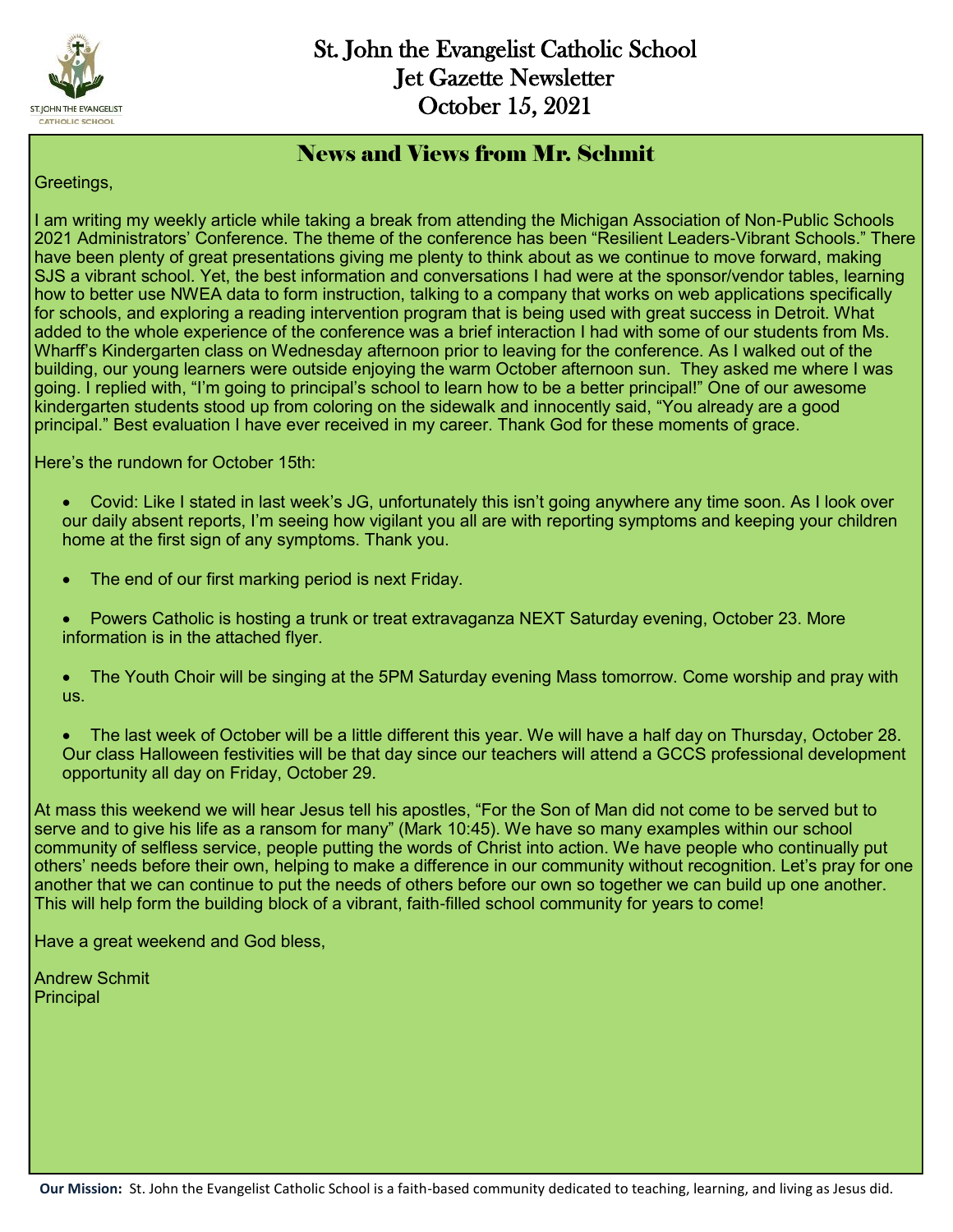## **Dates to Remember**

|           |                   | <b>OCTOBER</b>                                |
|-----------|-------------------|-----------------------------------------------|
| Thursday  | 21                | Happy Birthday Mrs. Whitney!                  |
| Friday    | $22 \overline{ }$ | <b>End of First Quarter</b>                   |
| Sunday    | 24                | Happy Birthday Mr. Willard!                   |
| Monday    | 25                | Happy Birthday Mrs. Salerno!                  |
| Wednesday | 27                | Preschool Only-Half Day 11:20 AM Dismissal    |
| Thursday  | 28                | Half-Day for Students 11:30 AM Dismissal      |
| Thursday  | 28                | Trunk or Treat 6 PM-More details to come soon |
| Thursday  | 28                | Last Day to wear Uniform Shorts until April   |
| Friday    | 29                | <b>No School for Students</b>                 |
|           |                   |                                               |

### **PowerSchool**

Our grades and attendance program is called PowerSchool. You will need to access PowerSchool to view report cards. Our first quarter ends next Friday, October 22. Report cards are generally available for viewing a week later, but we will notify you when they are ready. For new account set ups, password resets, or other questions, please email Mrs. Wright a[tcwright@sjseducation.com.](mailto:cwright@stjohnfenton.com)



**PowerSchool online link**: <https://dol.clgpsedu.com/public> **PowerSchool mobile app:** District Code is BSQN

#### **The St. John Drama Club presents Disney Jr's. Beauty and the Beast**

Auditions will take place in the cafeteria on Monday, October 18th from 3:30 PM to 5 PM. Drama Club is open to students in grades 4-8. Any questions, please contact Melanie McPeake at 810-516-3755 or via email at [melaniemcpeake@gmail.com](mailto:melaniemcpeake@gmail.com)



# **HALLOWEEN**



On October 28th, we have a half day. Students will be dismissed at 11:30 AM.

- All students may wear their costume to school. Spiritwear may also be worn, if desired.
- Halloween costumes should be life-affirming and non-violent. No weapons, hair dye, or face paint should be brought to school. Students may have face paint, make up, or temporary hair dye as part of their costumes, but please apply these items before school.
- Specific classroom party details will be communicated by your classroom teacher.

#### **PARTY FOOD AND CLASSROOM TREATS**

Please do not send in party food or classroom treats unless you have been assigned an item by the teacher or homeroom parent. If you wish, you may send in non-food items for your student to share with classmates.





**Students may wear Halloween shirts with spiritwear bottoms next Friday, October 22nd. All Halloween spiritwear should be life-affirming and non-violent.**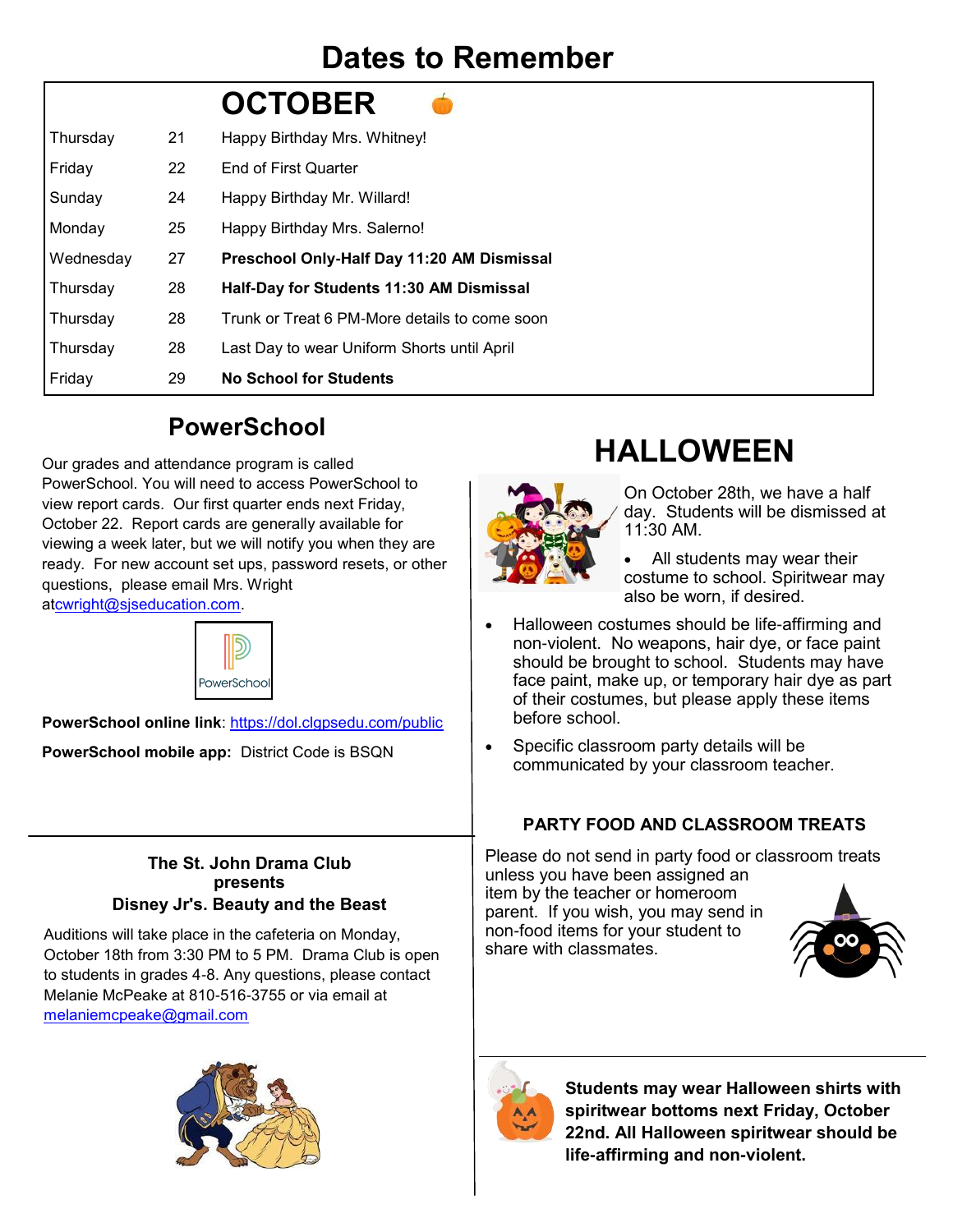### **Job Opportunity**

We are currently accepting applications for a part-time Jets Club caregiver. Applicants must be willing to work with students of various ages and willing to cooperate with other caregivers to provide a safe and healthy play and learning environment. Other requirements include the ability to bend and stoop for periods of time and the ability to withstand winter and summer temperatures, as outside play is part of the daily routine. Applicants should send their resumes to Mr. Schmit at aschmit@sjseducation.com. Please be sure to share this job opportunity with anyone who may be interested.

### **Log Your Volunteer Hours**

To log your volunteer hours, go to our school website and click on the "Good Stewards" tab. Then, you can click on "Submit Parent Volunteer Hours." If you have questions, about how to log hours, please contact the office.



**Trunk or Treat details will be sent out early next week. Look for sign-up information in your email.** 

### **Save the Date**

The Education Foundation Annual Tree Lighting Ceremony will take place on December 1st. Please join us. Cookies and hot cocoa will be provided.





### **Athletics**

### **Come Cheer on the Jets!!**

**7/8 Grade Tackle Football**

Tues 10/19 **6PM** 6PM Chesaning HS

**5/6 Grade Flag Football**

Sun 10/17 1:30 PM@ Powers

**5/6 Grade Girls Basketball**

Mon 10/18 vs. St. Robert 6 PM @ Holy Family Thurs 10/21 vs. St. John Vianney  $5 PM @$  St. Matt

Mon 10/25 vs. St. Robert 5 PM @ St. Robert

#### **Tuesday, October 19th 4 PM to 6 PM**

**Sports Pictures for Girls Basketball and Volleyball** 



7/8th grade Volleyball registration is taking place now. Practices start on Wednesday, October 20th. A current sports physical dated April 15, 2021 or later is required.

### **Athletics Boosters Meeting**

There will be an Athletics Boosters Meeting on Tuesday, October 26th at 6:30 PM in the cafeteria. If you are interested in learning more about the Athletics Boosters, please join us!

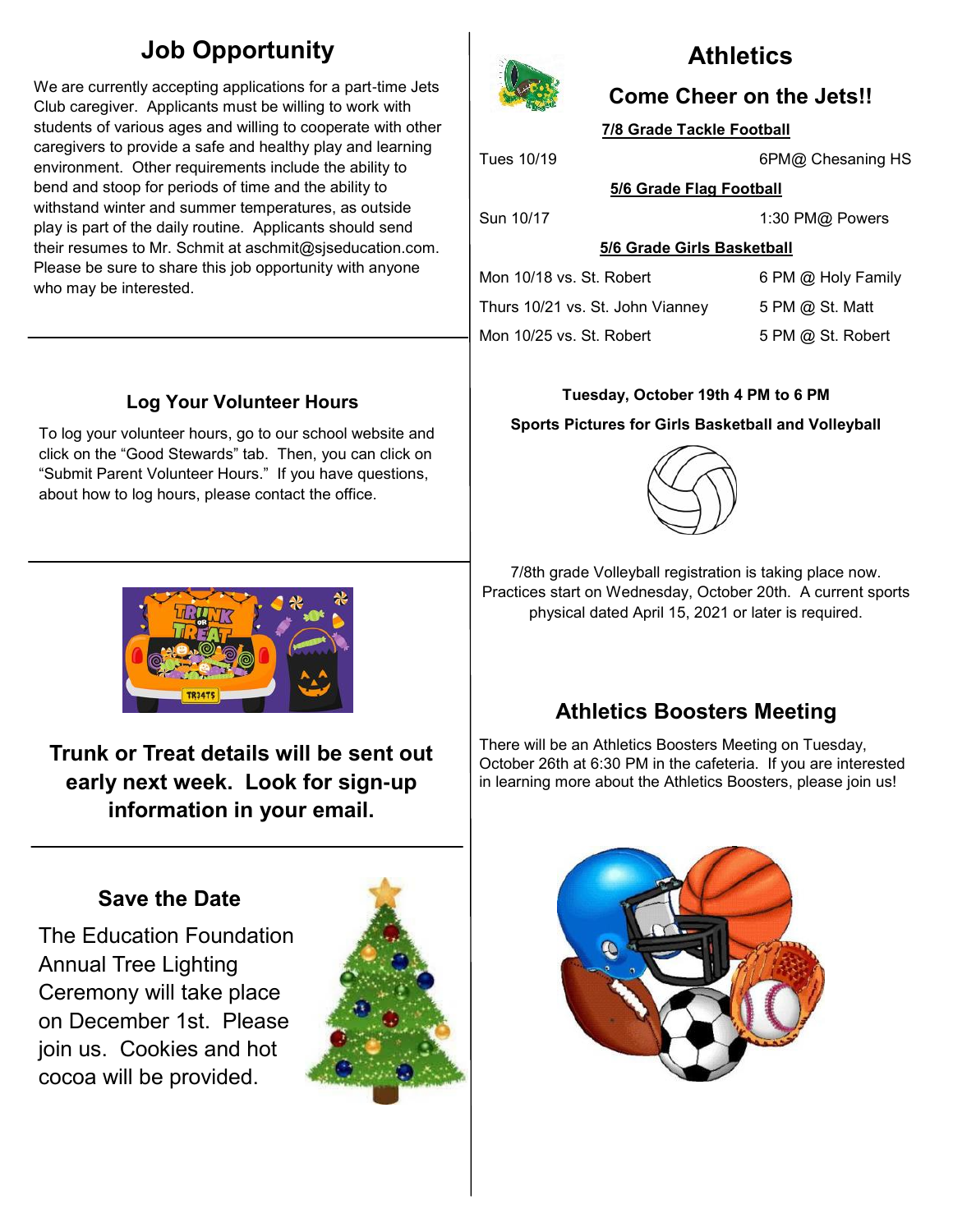

# **ON A PERSONAL NOTE...**

## **Prayers:**

For Gabriela Lesneski who is ill.

## **Thank You:**

- To all of our families for your patience with our Loop changes during the repaving of the driveway in front of the school.
- To everyone who participated in National School Lunch Week. We had several lucky winners of some fun gift cards and snack line certificates!

## **Congratulations:**

To the Wrisley family on the birth of Wyatt's baby brother, Walker.